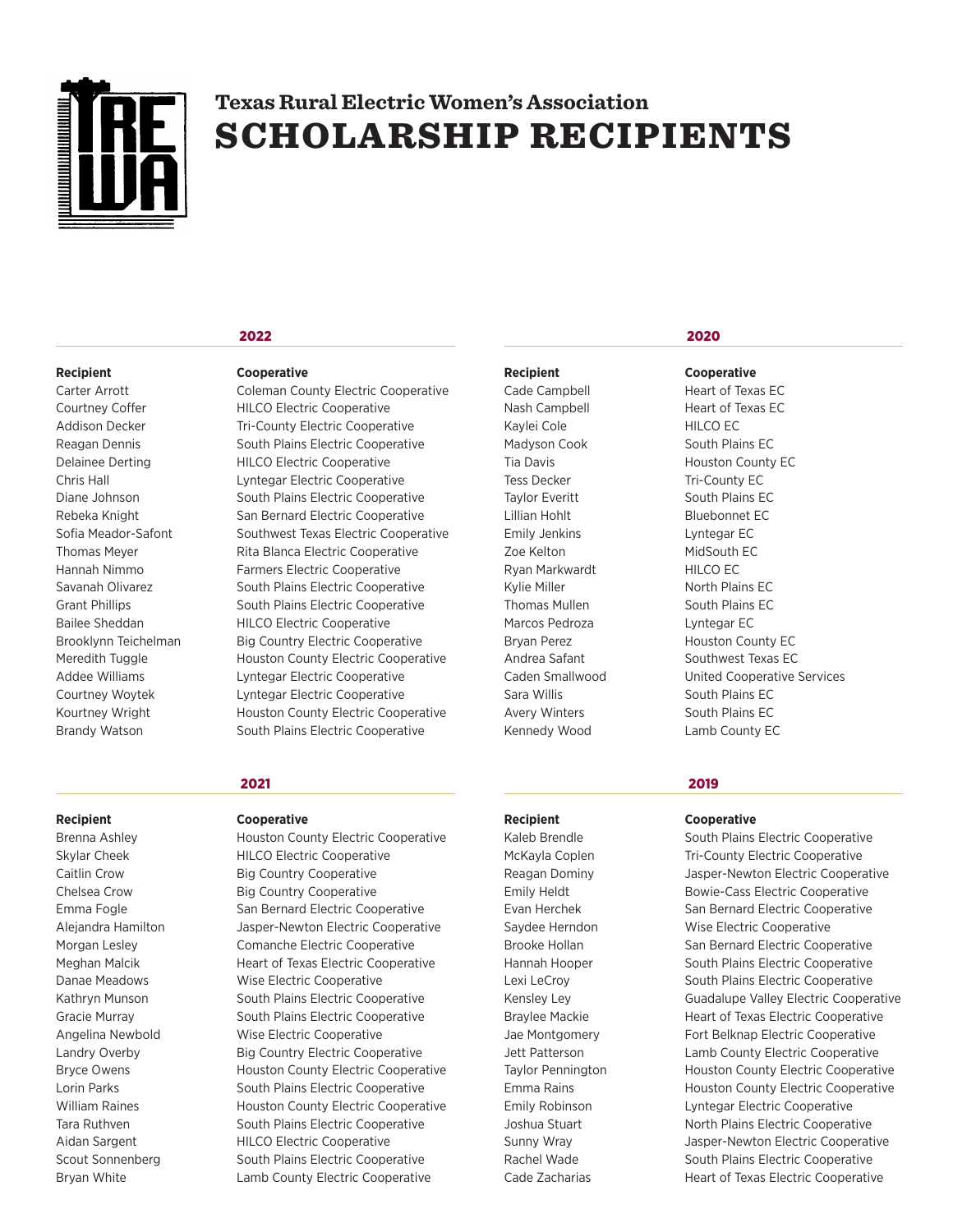Sara Martin CoServ

# **2018**

# **Recipient Cooperative**

Austin Gomez **Trinity Valley Electric Cooperative** Bryce Stokes Tri-County Electric Cooperative Cooper Holland Wise Electric Cooperative Jentry Wall **South Plains Electric Cooperatives** Jocelyn Baca Deep East Texas Electric Cooperatives Jodi Toler Wise Electric Cooperative Kaitlynn Birkes **Heart of Texas Electric Cooperative** Kaleigh Peterson North Plains Electric Cooperative Katelyn Peggram Lamb County Electric Cooperative Matteo Hinojosa Magic Valley Electric Cooperative Meagan Fails **Lyntegar Electric Cooperative** Meagan Smith Jasper-Newton Electric Cooperative Randall Woytek San Bernard Electric Cooperative Robert Albin Southwest Texas Electric Cooperative Serena Ayala **Lyntegar Electric Cooperative** 

Silas Sonnenberg South Plains Electric Cooperative Taryn Huffaker **Lyntegar Electric Cooperative** Taylor Loeffler **Hamilton Electric Cooperative** Trevor Hughes **Houston County Electric Cooperative** 

# **2017**

# **Recipient Cooperative**

Andi Kate McMillin South Plains Electric Cooperative Bryant Castro **Fort Belknap Electric Cooperative** Cayleigh Moore Houston County Electric Cooperative Cierra Roby Jasper-Newton Electric Cooperative Clinton Aldes San Bernard Electric Cooperative Conner Zacharias **Heart of Texas Electric Cooperative** Cortni Ashcroft Heart of Texas Electric Cooperative James Head Grayson-Collin Electric Cooperative Lauren Chase Greenbelt Electric Cooperative

Logan Godino North Plains Electric Cooperative Madeline Horn Grayson-Collin Electric Cooperative Mason Richters **HILCO Electric Cooperative** Matthew Rinnie Swisher Electric Cooperative McKenna Early Wise Electric Cooperative Morgan Montgomery Fort Belknap Electric Cooperative Savanna Chandler Grayson-Collin Electric Cooperative Sydney Janysek Karnes Electric Cooperative Sydney Vickery **Guadalupe Valley Electric Cooperative** 

Kayln Burrell Medina EC Hunter Kloiber Lamb County EC Danyel Lara South Plains EC Mikena Mader Wise EC Matthew Pinkert Lamb County EC Gabrielle Quintanilla Karnes EC Cassie Shriver Wise EC Preston Turner Wood County EC Emily Wade South Plains EC Hailey Wright South Plains EC McKenna Yauck Greenbelt EC

# **2016**

# **Recipient Cooperative**

Molly Barnick Guadalupe Valley EC Lauren Haun Guadalupe Valley EC Tori Hughes Houston County EC Tarah Moore United Cooperative Services Kelsey Owens **Houston County EC** Dylan Price United Cooperative Services Jennifer Prnka Bryan Texas Utilities Robin Scheffler Guadalupe Valley EC Caitlin Zacharias Heart of Texas EC

# **2015**

# **Recipient Cooperative**

Evan Mark Bell **Pedernales Electric Cooperative** Joshua Davis **Houston County Electric Cooperative** Sterling Dowden Big Country Electric Cooperative Brooke Durham Lamb/Bailey Electric Cooperatives Jacob Earwood Bryan Texas Utilities Avery Elizabeth Faulks Farmers Electric Cooperative Megan Hilscher Victoria Electric Cooperative Jase Jones Lyntegar Electric Cooperative Lindsey Knobloch Bluebonnet Electric Cooperative Brady Miller North Plains Electric Cooperative Austin Parsons Taylor Electric Cooperative Vance Reed Parsons South Plains Electric Cooperative Maci Stuart **North Plains Electric Cooperative** Ciera Ward Cherokee County Electric Cooperative Sydney Duan White **Lamb County Electric Cooperative** 

# **2014**

# **Recipient Cooperative**

Madison Albin Southwest Texas Electric Cooperative Brittany Allen **Inited Cooperative Services** Katie Jo Blanscet J-A-C Electric Cooperative Justin Clifton **Big Country Electric Cooperative** Jenny Clopton Mid-South Synergy Bailey Duke **North Plains Electric Cooperative** K'Leigh Duke North Plains Electric Cooperative David Andrew Germann Guadalupe Valley Electric Cooperative Richard W. Hardcopf Wise County Electric Cooperative Annie McGinnis Grayson-Collin Electric Cooperative Bernabe Isaac Mercado South Plains Electric Cooperative Tambra Milligan Wood County Electric Cooperative Cassie La'Rae Picket J-A-C Electric Cooperative Lindsay Schomburg San Bernard Electric Cooperative Colby Christine Thompson South Plains Electric Cooperative

# Kailynn Virag CoServ Kerrigan Kelton Mid-South Synergy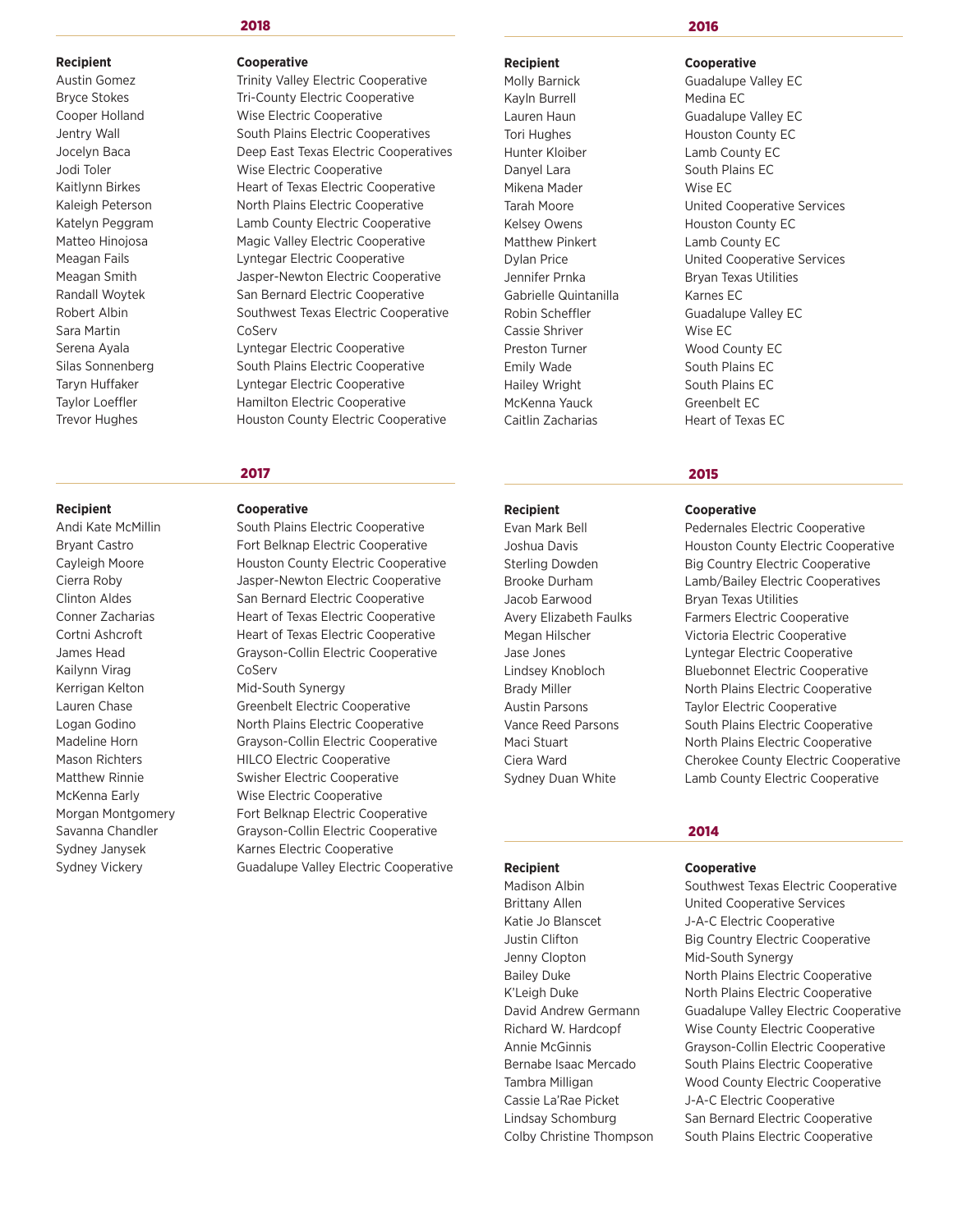# **2013**

Caitlin O'Connor CoServ Electric Colton E. Wynn South Plains Electric Cooperative

# **Recipient Cooperative**

Brittany A. Clopton Mid-South Synergy

## **Recipient Cooperative**

McKenna Booth Tri-County Electric Cooperative Leah Curren South Plains Electric Cooperative Kaitlyn Deaton South Plains Electric Cooperative Kara Marie Demmitt Wise Electric Cooperative Brooke Estes Big Country Electric Cooperative Courtney Freeman Houston County Electric Cooperative Tiffney Goldsmith Farmers Electric Cooperative Kaitlin Hesse **Cooke County Electric Cooperative** Gregory Hewett South Plains Electric Cooperative Emily Nance **Fannin County Electric Cooperative** Madeline Pena Wise Electric Cooperative Kylie Ruthven **South Plains Electric Cooperative** Maddi Stuart North Plains Electric Cooperative Mikala Whitaker Lamb County Electric Cooperative Stefanie Wolf J-A-C Electric Cooperative

# **2012**

# **Recipient Cooperative**

Ashley Bender Bryan Texas Utilities Alexander C Galanos San Bernard Electric Cooperative Hayley Griffin **South Plains Electric Cooperative** Kaitlyn Cheyenne Huskey Cherokee County Electric Cooperative Jayton Jones Lyntegar Electric Cooperative Leslie Knoblock Bluebonnet Electric Cooperative William McGinnis Grayson-Collin Electric Cooperative Derrick Meyer San Bernard Electric Cooperative Hunter Meyer **Heart of Texas Electric Cooperative** Mary Mooney **Tri-County Electric Cooperative** Jacob Lynn Smith South Plains Electric Cooperative Corey Tyson North Plains Electric Cooperative Shelby Megan White **Lamb County Electric Cooperative** D'Anne Wilder San Patricio Electric Cooperative

# **2011**

Brittany Bailey **Pedernales Electric Cooperative** Dacy Bonner HILCO Electric Cooperative Marquis Godfrey South Plains Electric Cooperative Shawna Green Navarro Electric Cooperative Carolyn Hoy **Heart of Texas Electric Cooperative** Brady Labus **Karnes Electric Cooperative** Shelby McFall **Nueces** Electric Cooperative Heather McPherson HILCO Electric Cooperative Katrina L. Reichardt Bluebonnet Electric Cooperative Rachel Schertz Bluebonnet Electric Cooperative Sean Scott Bandera Electric Cooperative Garrett Walterscheid Cooke County Electric Cooperative William Whitaker Swisher Electric Cooperative Jesse Lynn Willis Bowie-Cass Electric Cooperative

# **Recipient Cooperative**

Molly Hill CoServ Electric

Holly Gilchrist Mid-South Synergy

# **2010**

Stephanie Bailey **Pedernales Electric Cooperative** Ashely Bergfield Bandera Electric Cooperative Rachel Clawson Comanche Electric Cooperative Jean Rose Guthrie South Plains Electric Cooperative Ashelee Hill **All Ashelee Hill** Guadalupe Valley Electric Cooperative Courtney Lynn La Fleur Guadalupe Valley Electric Cooperative Regan Lowery South Plains Electric Cooperative Tiffany McCauley Guadalupe Valley Electric Cooperative Mariah Patrick **South Plains Electric Cooperative** Whitney Pendergrass South Plains Electric Cooperative Victoria Steger **Brazos** Electric Cooperative

# **2009**

# **Recipient Cooperative**

Ashton Craddick South Plains Electric Cooperative Renee Guenther Fayette Electric Cooperative Emily Hood North Plains Electric Cooperative Lindley Mock Mid-South Synergy Emiy Mooney **Tri-County Electric Cooperative** Gunner Rogers Guadalupe Valley Electric Cooperative Kelsey Scott **HILCO Electric Cooperative** Kahlie Tomplait Jasper-Newton Electric Cooperative Megan Trainor **Network** Pedernales Electric Cooperative Reese Vann **Pedernales Electric Cooperative** Katelyn Wade Farmers Electric Cooperative Whit Whitaker South Plains Electric Cooperative

# **2008**

# **Recipient Cooperative**

Jessica Bailey Pedernales Electric Cooperative Rachel Bates **Hamilton County Electric Cooperative** Emily Bohmfalk Wise County Electric Cooperative Meghann Hambright North Plains Electric Cooperative Andrew Jones **South Plains Electric Cooperative** Jordan Payne **South Plains Electric Cooperative** Francisco Saenz South Plains Electric Cooperative Alayna Siebman South Plains Electric Cooperative Morgan Whitmire Jasper-Newton Electric Cooperative

# **2007**

# **Recipient Cooperative**

Chris Carpenter South Plains Electric Cooperative Mark Gregory **South Plains Electric Cooperative** Nicolette Georgacakis Pedernales Electric Cooperative Hannah Harrison Wise Electric Cooperative Jason Heilig Sam Houston Electric Cooperative Casey Henly **East Texas Electric Cooperative** Travis Jones **South Plains Electric Cooperative** Cody Matsler Cooke County Electric Cooperative James Peil **North Plains Electric Cooperative** Karina Skotnik Fannin County Electric Cooperative